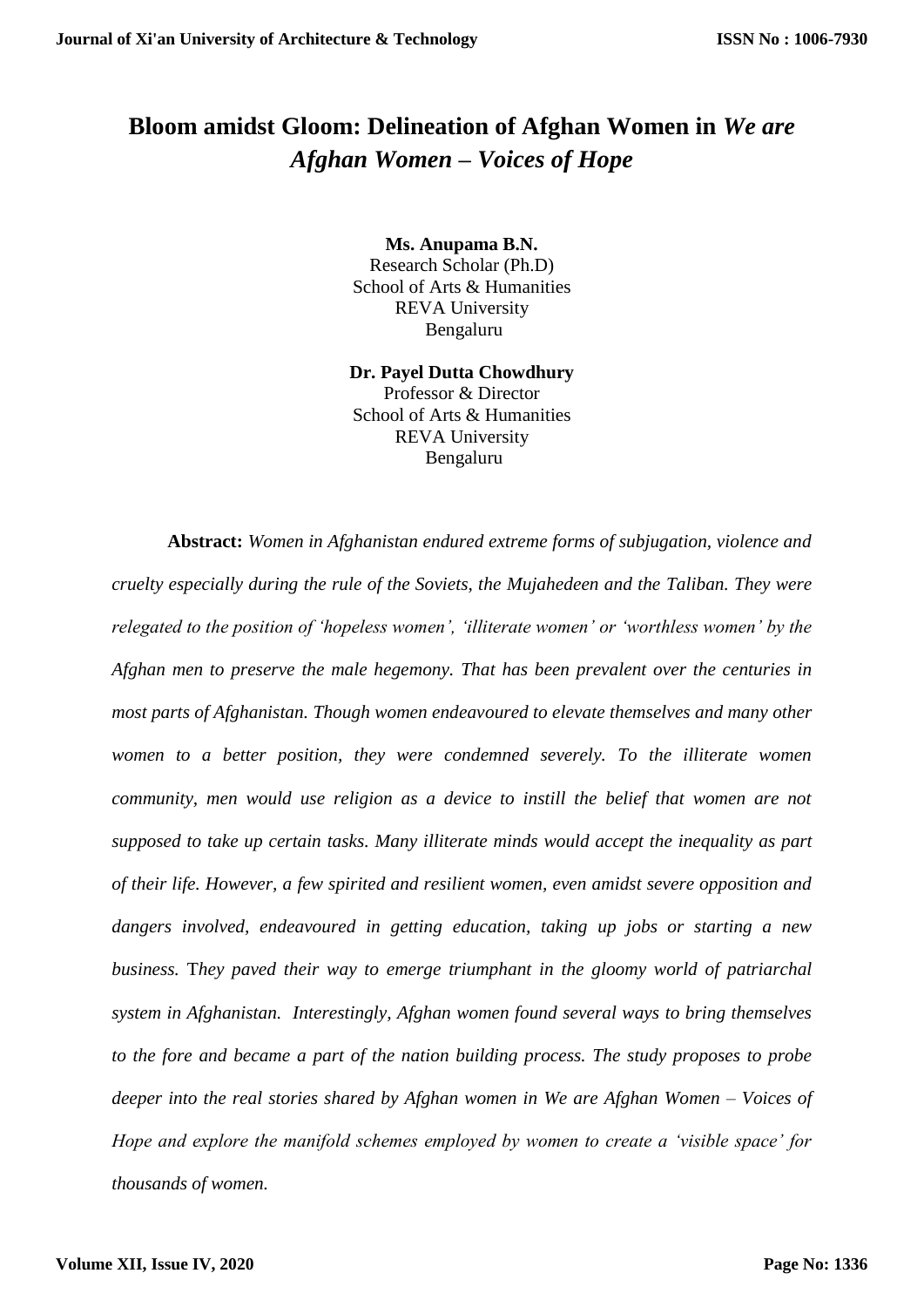## **Key words: patriarchal, women, elevate, hegemony and education.**

Women around the world have enormous capacity to take lead roles and elevate the status of women to a much higher level educationally, socially, familially, religiously, economically nationally and internationally. However, with reference to Afghan women, it is possible only when women start believing in themselves and strive towards the enhancement of their present pathetic condition. Though there are few privileged women who enjoy the luxury of freedom in many societal aspects, large number of them struggle under the reins of stringent patriarchal infrastructure. Investing time, energy and money towards educating the girls and initiating projects to uplift the status of women would certainly result in a scenario where the percentage of proficient personnel, especially women would increase. Undoubtedly, in such a scenario, the nation can excel at par with other nations.

As Manizha Naderi expresses in *We are Afghan Women – Voices of Hope,* she had to migrate from Afghanistan to a foreign country during Soviet invasion. When she returned to her native country, she first visited a women's prison in Kandahar. She was shocked to see the appalling living conditions of women. Even more shocking was to know the reasons for being jailed – running away from forced marriages, rape victims, escaping from domestic abuse, and such moral crimes. Ironically, instead of giving security to such battered women, they were imprisoned during the Taliban regime. Women who ran away from terrible situations were often accused of *zina (*sexual relations outside marriage*)* and were severely punished for that. Realising the terrible conditions of women in Afghanistan, she started to work for the cause of troubled girls and young women. She was one of the founding members of a movement 'Women for Afghan Women' which was dedicated to curb violence against women and had reached out to almost fifteen thousand women. In another outreach programme called Women's Rights ARE Human Rights, she worked with community leaders, mullahs, teachers and government officials to make them understand the significance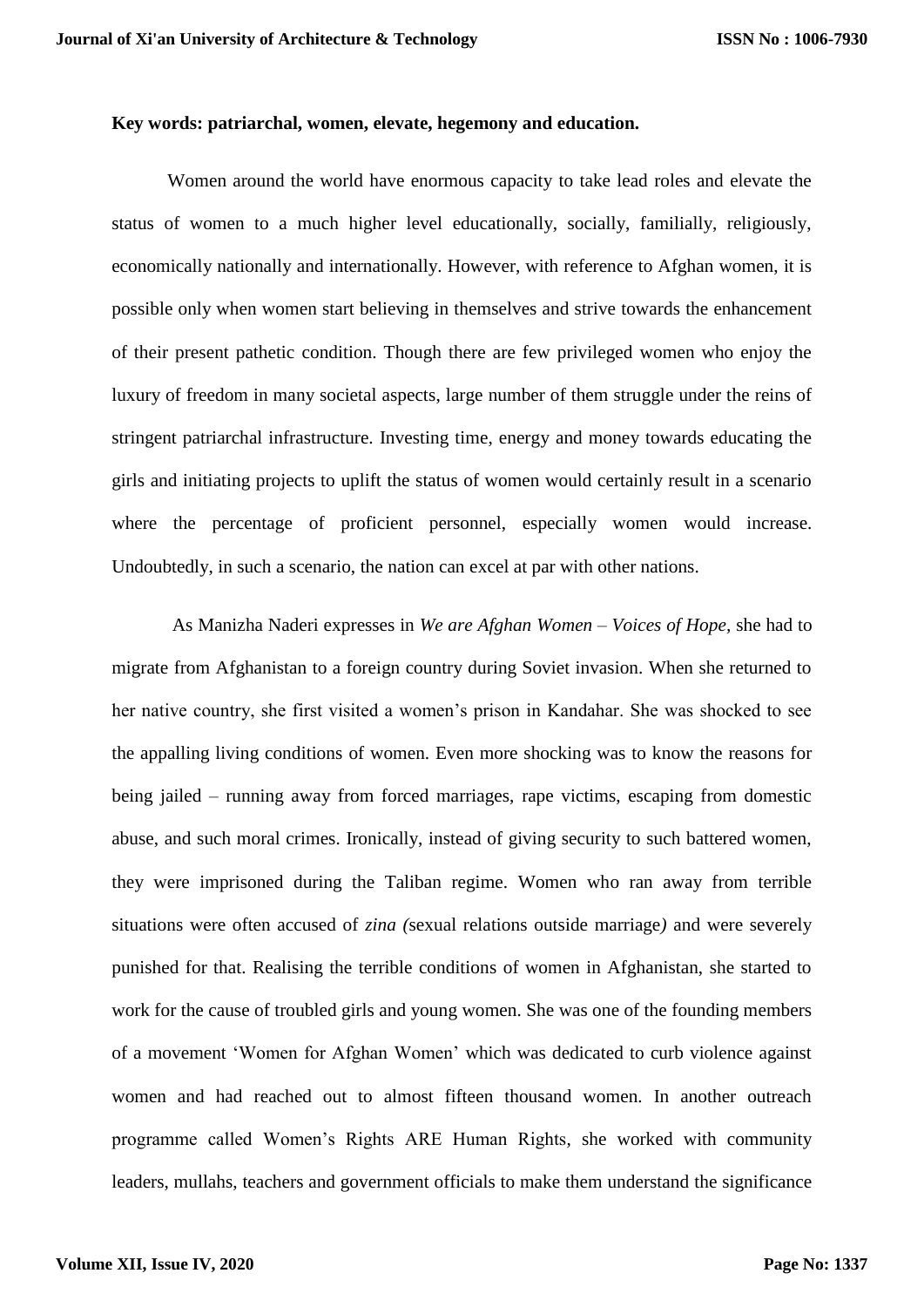of women's rights under Islam and civil law. Even women were made to become conscious that Islam and legal system had rules in favour of women too. However as Mehta remarks in *Women for Afghan Women: Shattering Myths and Claiming the Future*,

Although theoretically every Afghan woman had a chance at an education, not all women could seize that precious opportunity. Islam wasn't keeping these women from moving forward; the traditionalists and their cultures were women's greatest obstacles in their quest for equality. It was patriarchy, threatened by the prospect of women's empowerment that hindered women's use of their legal rights. (106).

It is to be noted that to perpetuate the superiority of men and inferiority of women, the latter were made to grow up as illiterate, inefficient and incapable section of the society. Some women accepted those assumptions and supported to put down women. However, it is overwhelming to note that Manizha Naderi and her team members were able to reach out to almost up to 2, 50,000 Afghan people through their rigorous and effective trainings This is a true achievement for Manizha Naderi as she risked many odds being a woman in the rigid patriarchal society of Afghanistan in her journey of empowering several dejected women and changing the attitude of Afghan men towards women in the society. Similarly in Khaled Hosseini's *A Thousand Splendid Suns,* Laila emerges victorious by coming back to her country and involving herself in educating the young Afghan population. In majority of the cases, it becomes very difficult for Afghan women who do not have the exposure to the outside world in different countries to be courageous enough to lead any programmes in support of women's empowerment. For this reason, Afghan women diaspora should involve themselves in initiating projects or programmes related to enhance the most deplorable state of Afghan women.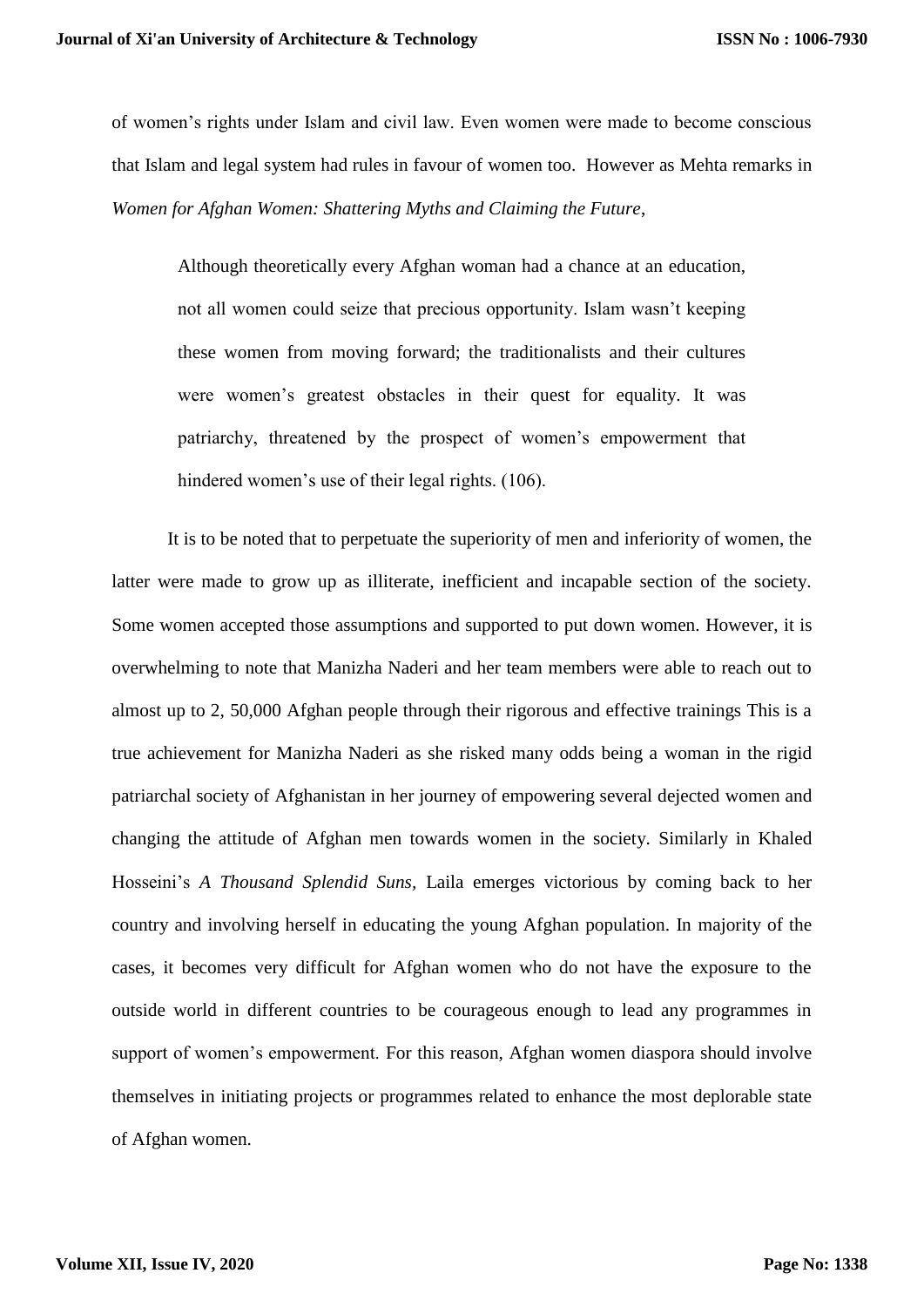In *We are Afghan Women – Voices of Hope,* Naheed Esar shares her experiences as a social activist. She proudly talks about her grandmother who was the commander in the mujahedeen group and fought with valour against Russians. Being a nationalistic woman, she was a voice for the female mujahedeen. Esar recounts few terrible narratives of Afghan women. In one of her interviews, a woman tells her how she was forced into prostitution and sadly, even her three and half year old innocent daughter was dragged into the quagmire of unethical and illegal sexual activities. When Esar took them to the hospital, the child was still bleeding. This speaks tremendously about the situation women and children are forced to due to poverty and also the unpardonable nature of few Afghan men. The trauma of this supposedly inferior section of the society is not considered as a grave problem and men do not bother to address such issues. Women suffer from abuse and violence in the cruel world of Afghanistan due to irrational and ridiculous behaviour of the men. Jenny Nordberg in her popular book, *The Underground Girls of Kabul: The Hidden Lives of Afghan Girls Disguised as Boys,* mentions about the report on abuse in Afghanistan in an article titled, "Living with Violence: A National Report on Domestic Abuse in Afghanistan" in March 2008 on www.globalrights.org. According to that report, "an overwhelming majority of women, 87.2%, experienced at least one form of physical, sexual or psychological violence or forced marriage, and most, 62.0%, experienced multiple forms of violence." (322) The gravity of the situation cannot be overlooked as almost nine out of every ten Afghan women suffered from either of the different forms of violence on women. It is essential that the women should be made aware of the several rights the law sanctions for them. Also, how women as a collective force should fight against the vicious acts of majority of the men in Afghanistan. They should reasonably figure out whether the age old customs are still relevant. If women feel that certain customs hinder the progress of women and subsequently the advancement of the nation, they need to come out of their cloistered shelters and embrace the change. .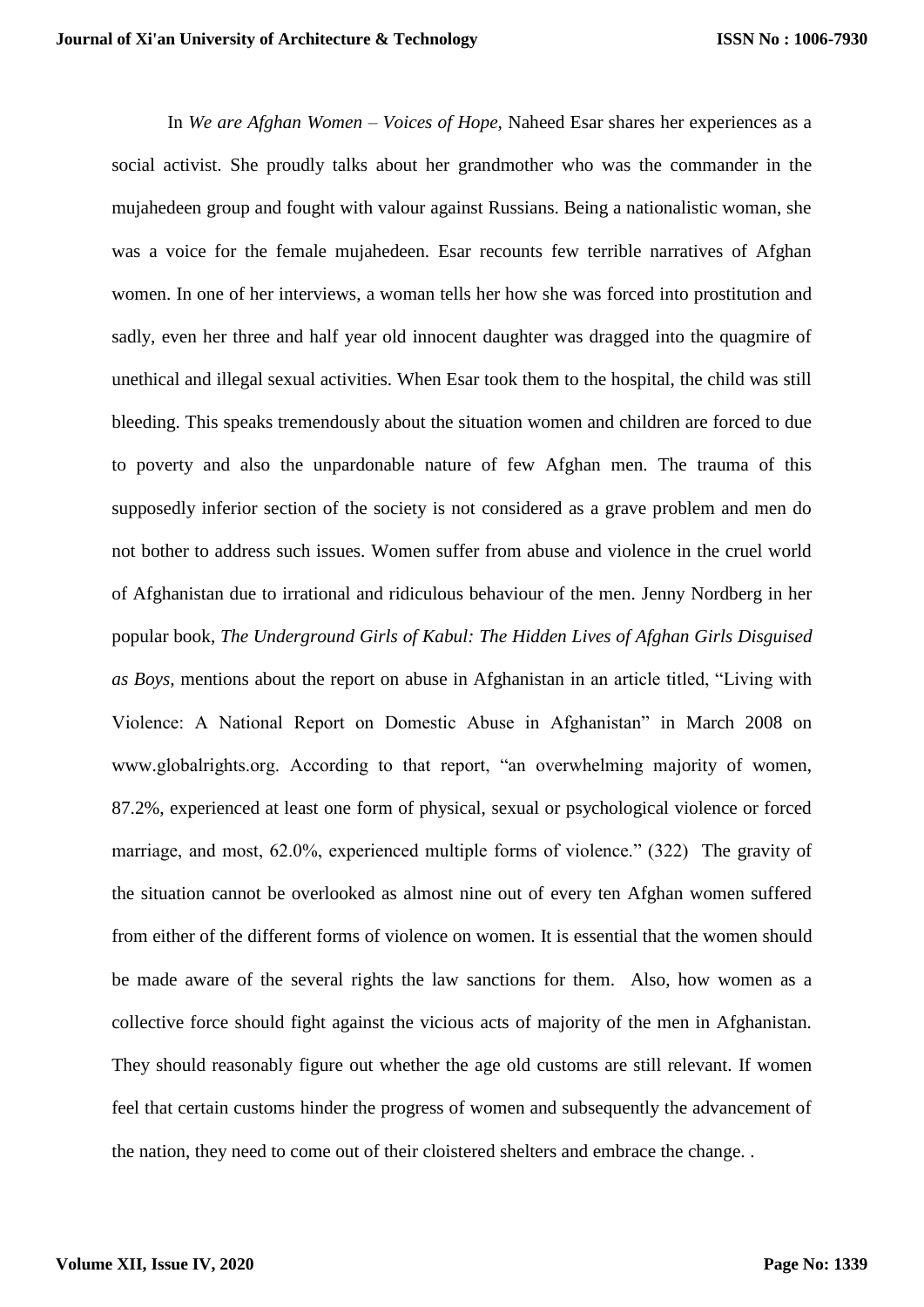Incidentally, in Afghanistan, a very few women have an identity of their own. They are either, daughter, wife, mother, sister or aunt. Their identity is defined in terms of men in the society which needs to be addressed to build a nation with gender equality or gender sensitivity. In Khaled Hosseini's *A Thousand Splendid Suns,* Nana, the protagonist's mother never had an identity. Even worse, being a servant and having a child out of marriage, she did not get the identity at the familial level as a 'wife'. Jalil abandoned her and she had to stay in a remote place, far away from Jalil, who had sexual relation with her. Ultimately, unable to bear the insult and humiliation in the society, she ends her life adding to the several heart wrenching stories of Afghan women who end their life amidst culturally, politically and socially stringent norms in the country. The legal, religious and the political system should work in tandem to give equal opportunities to both men and women. However, if the Afghan women do not get support from the authorised sources, they should not wait for the men to liberate them or foreign agencies to help them in times of distress. Rather, women should take charge of their lives to unshackle them from the atrocities meted out to them. As Sunita Mehta quotes Sanaa Nadim:

The women of Afghanistan must continue to struggle to find their place in the world according to their own moral convictions. Afghan women must find their path according to their own spiritual and intellectual vision. They must come to terms with their choices and struggle for their coexistence... They must work toward their own peace accord. (45).

As Nadim says, women should find their way in the journey of life to better themselves with the limited resources or opportunities at their disposal. If they are not getting the support or encouragement from the men, there is no point waiting for the men force to come to the rescue of women. Such conditions are similar to a fairy tale theme of 'damsel in distress'. Instead, women should emerge stronger and wiser to take charge of the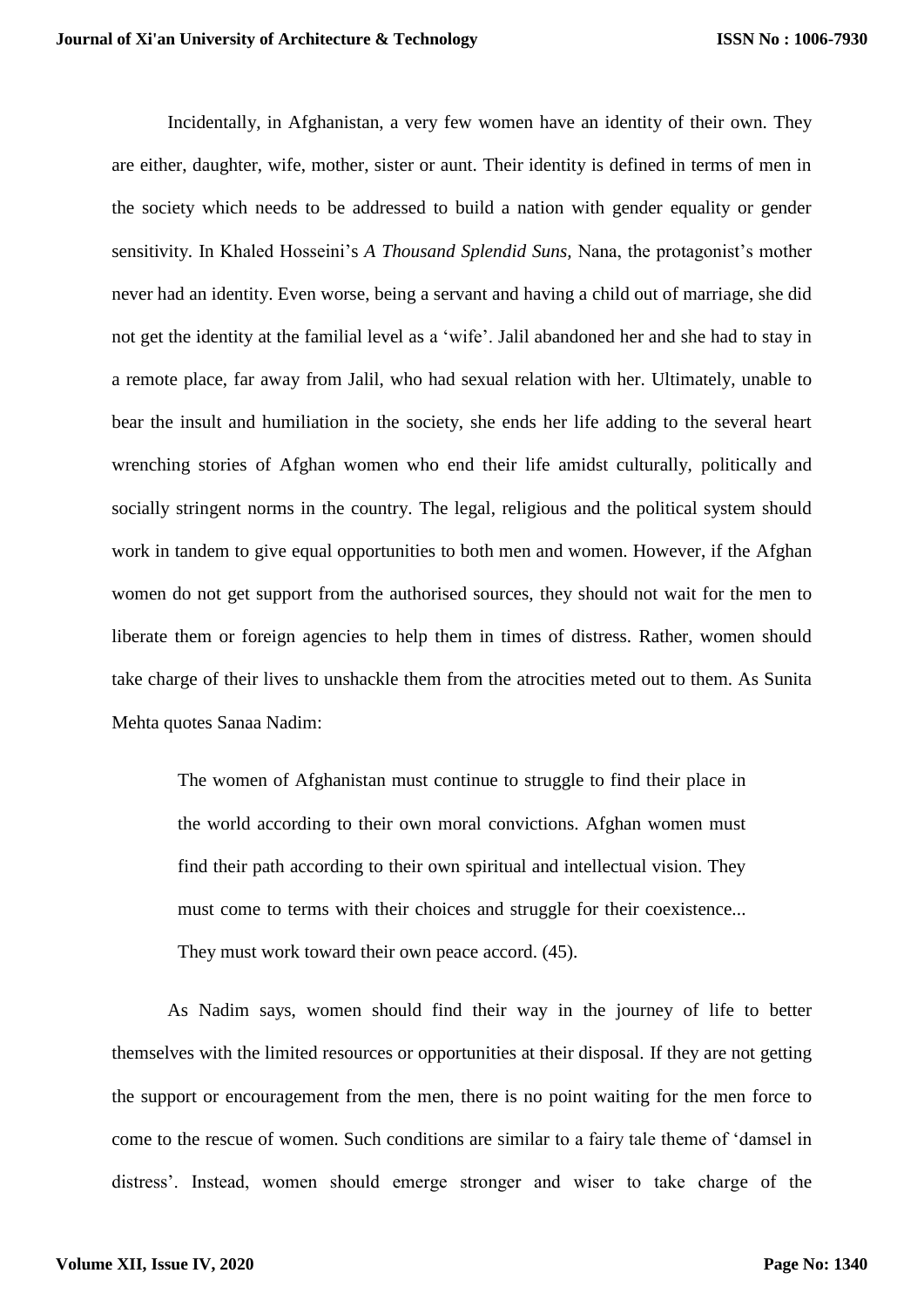responsibilities to take the nation forward with great advancement. Unfortunately, in some cases, women become the greatest enemies to other girls or women. From their young age, their minds have been trained to accept the atrocities or indifferences or inequality with regard to men and women as something normal or a way of life. Sometimes, though women are aware of the dire need of educating the girls, they do not send the girls to school due to extreme fear because of the prevalent social conditions which threaten the girls' life. It is mainly with good education, women realise that the discrimination which exists in the country should be retaliated for the peaceful coexistence of both men and women in Afghan society. However, it should be noted that there were illiterate women too who were extremely wise to understand the need of good education for the young Afghan girls and trod the path of encouraging Afghan girls to study.

Belquis Gavagan shares her heart wrenching early experiences in Afghanistan and Pakistan in *We are Afghan Women – Voices of Hope.* Her story is a story of millions of traumatised Afghan girls/women. Her narrative of vigour and toughness throughout her stay in her native country and Pakistan makes the readers and especially sensible men to go a way forward in involving themselves in multifarious projects which are designed to uplift the status of Afghan women. She casted her mind back to her childhood experiences during the Soviet rule in Afghanistan. She and her family did not have a politically and socially safe place for their survival. She shares the brutal behaviour of Russian soldiers who would visit any house looking for Afghan girls to gratify their sexual desires. Sadly, even the seven year old, Belquis Gavagan fell victim to their heinous deeds and very painfully she articulates, "So that was my childhood."(17) It should also be noted that during the Soviet regime, there was lot of emphasis on girls' education and emancipation of women. Many girls joined school even amidst war and violence. Nevertheless, as As Nushin Arbabzadah mentions in her book, *Afghan Rumour Bazaar - Secret Sub-cultures, Hidden Worlds and the Everyday Life of the*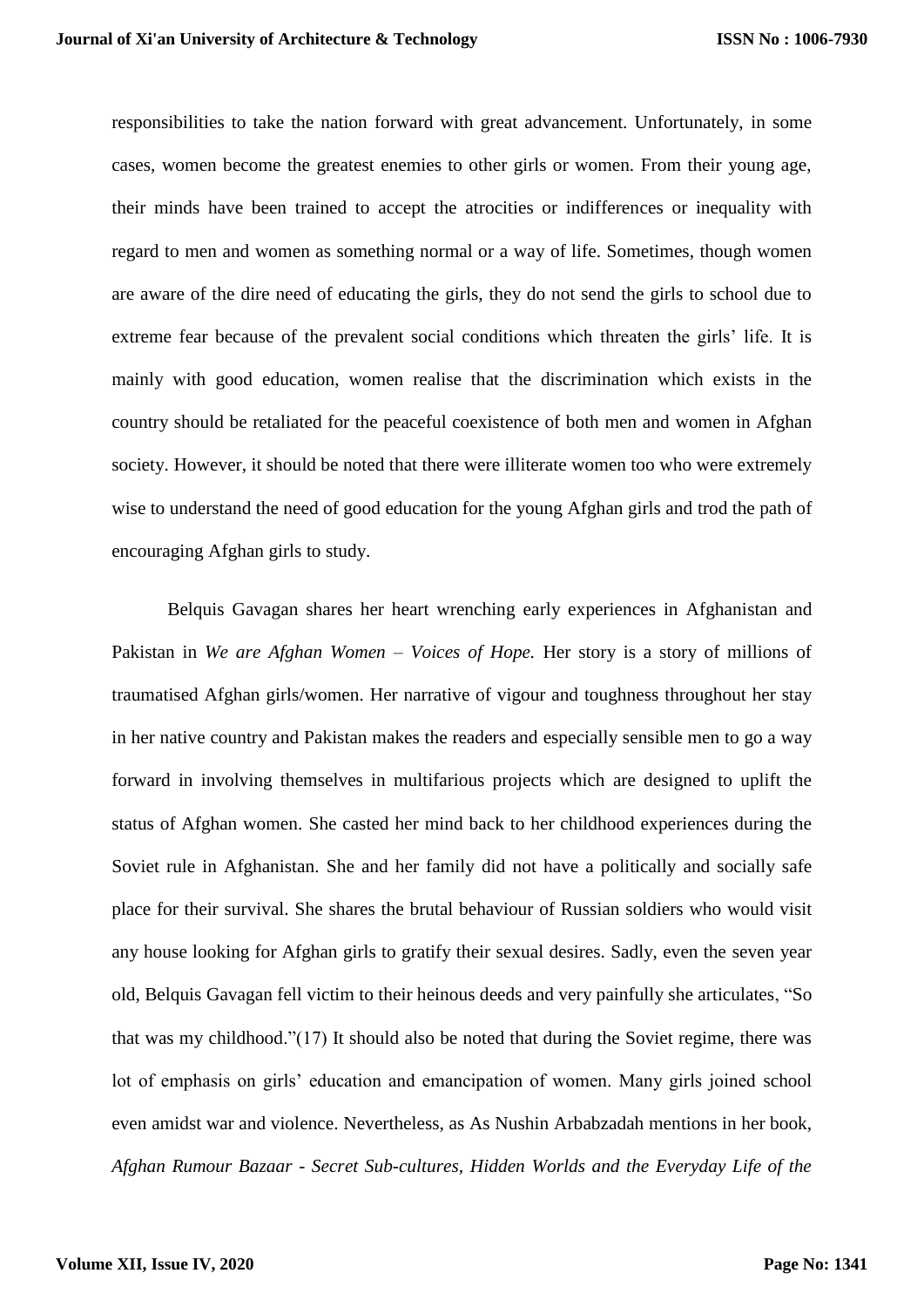*Absurd,* "On the one hand, they bang on about women's rights and help for widows. On the other hand, every time there's an air raid, Afghan women become widows. It doesn't make sense."(159) Even though there were many progressive measures in favour of women, due to heavy bombings and air raids, many women lost their husbands which accounted for the double edged sword

 Even amidst such chaotic situation due to Soviet invasion of Afghanistan, Belquis Gavagan chose to continue her education. Along with her degree in law and Political Science, she pursued nursing. In 1990s during the Mujahedeen time, having joined as a nurse in a hospital run by a big international aid group, she got accustomed to witness brutality every day. Even the hospital was not safe as they had rockets landing in operation theatres or emergency areas. The Mujahedeen fought among themselves to achieve power and wealth for themselves. Also, women had to go through drudgery due to the stringent rules imposed on women. The civilians paid a very heavy price as the Mujahedeen "raped women. They looted people's houses." (19) Undoubtedly, the Afghan women suffered from a sense of fear and insecurity which had engulfed the entire nation.

During the Mujahedeen rule in Afghanistan, women were forced to wear long scarves and were supposed to be accompanied by a *mahram* while going out. However, Gavagan faced several challenges in her journey as a nurse. As part of her job, she had to go with a male driver and a male colleague in ambulance during any emergencies. But she had to face severe rebuke from the Mujahedeen officials. But her undivided focus on her work did not deter her from repeating such acts in future also. Her narrative is an enough testimony that if the person decides to achieve something positive, if the willpower of an individual is very strong even amidst dark surroundings, one can emerge triumphant.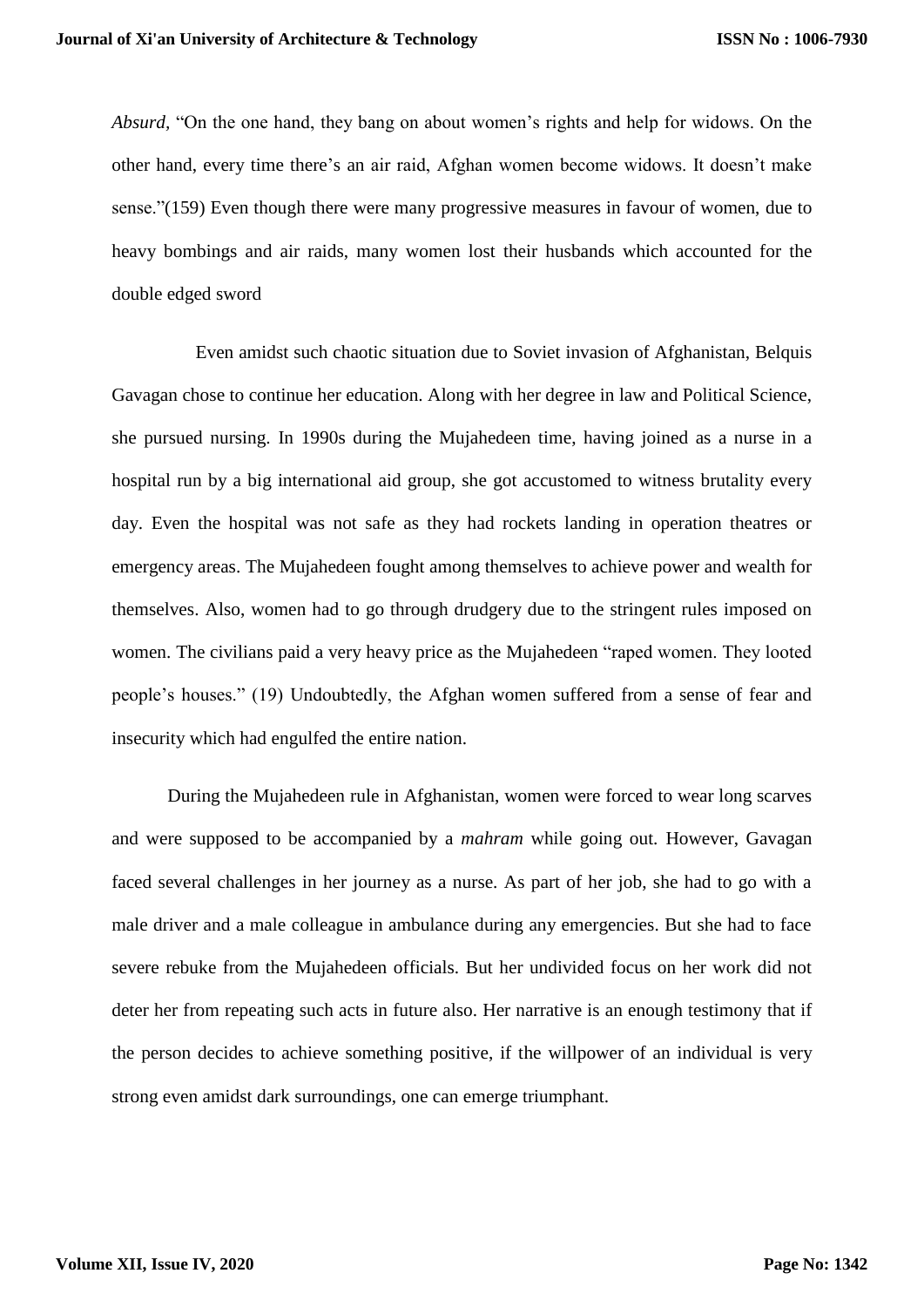It is interesting to note that, in spite of conspicuous unfairness which was shown towards the Afghan women populace, they did not hesitate to pick up the cudgels of determination, confidence, fearlessness and perseverance to fight against the harsh authoritarian internal or external rulers. The women were oppressed doubly as they had to follow illogical and disgusting rules under the Mujahedeen regime.

To conclude, if the contribution of both men and women is asymmetrical, the growth or making headway in major fields becomes extremely difficult. It is dire need for Afghan people to shed their age old customs which are detrimental to the advancement of the country. Afghan men should rise above their trivial ego and domination and accept women as their equals whose participation in the reconstruction of the battered country is almost inevitable. Women should be trained to become self-reliant and self-sufficient. Realising the importance of women workforce in all – family, politics, religion, education, law and order, business - the sectors, Afghan men should give a free rein to the women folk from the manacles of patriarchy. The onus lies on every Afghan woman to bloom amidst gloom that is to flourish amidst deceitful social system.